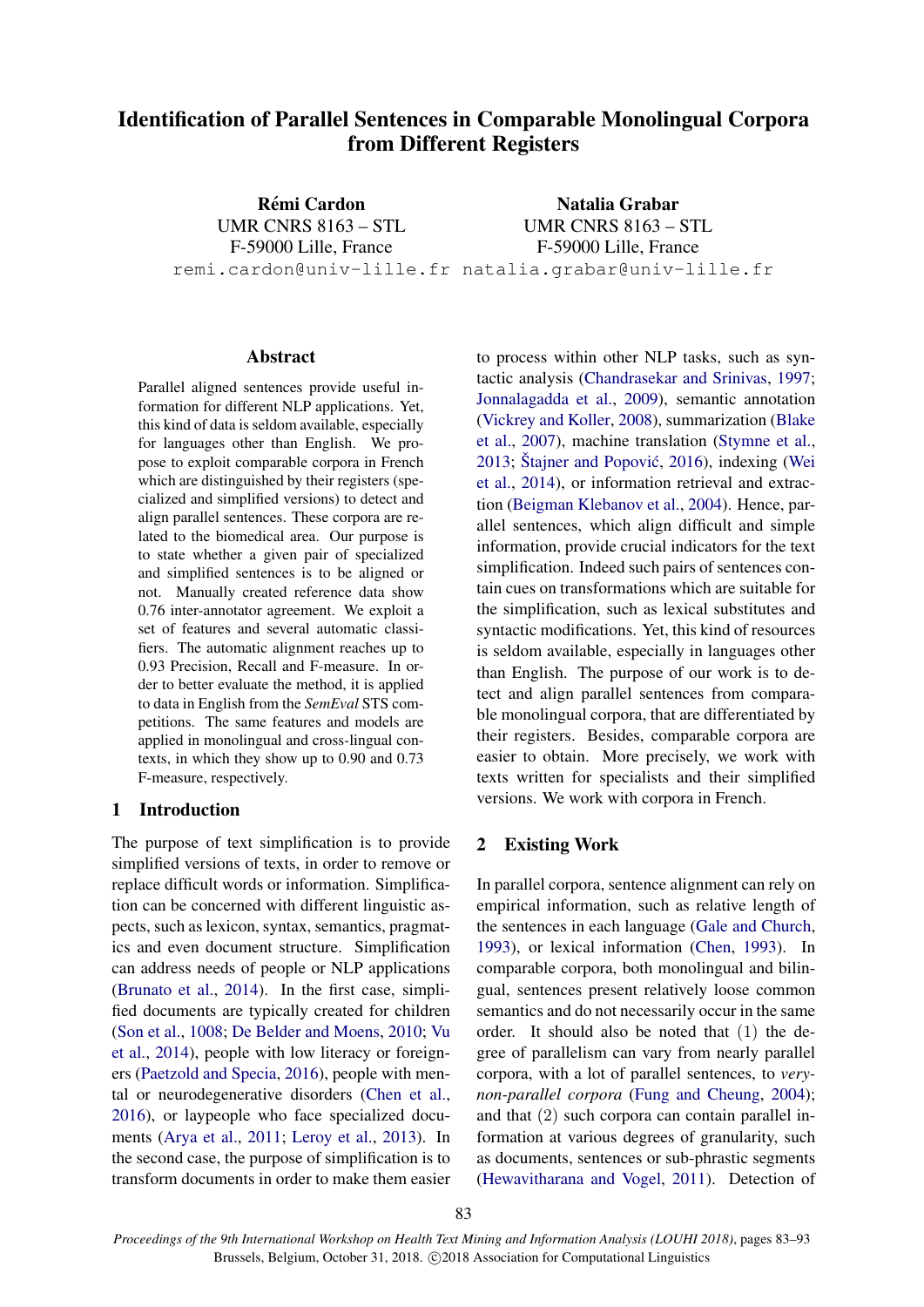parallel sentences in comparable corpora is thus a substantial challenge and requires specific methods.

Several existing works are related to machine translation: bilingual comparable corpora are exploited for creation of parallel and aligned corpora. Usually, these methods rely on three steps:

- 1. detection of comparable documents using for instance generative models [\(Zhao and Vogel,](#page-10-4) [2002\)](#page-10-4) or similarity scores [\(Utiyama and Isa](#page-9-4)[hara,](#page-9-4) [2003;](#page-9-4) [Fung and Cheung,](#page-8-10) [2004\)](#page-8-10);
- 2. detection of candidate sentences, or subphrastic segments, for the alignment using for instance cross-lingual information retrieval [\(Utiyama and Isahara,](#page-9-4) [2003;](#page-9-4) [Munteanu and](#page-9-5) [Marcu,](#page-9-5) [2006\)](#page-9-5), sequence alignment trees [\(Munteanu and Marcu,](#page-9-6) [2002\)](#page-9-6), mutual translations [\(Munteanu and Marcu,](#page-9-7) [2005;](#page-9-7) [Ku](#page-8-12)[mano et al.,](#page-8-12) [2007;](#page-8-12) [Abdul-Rauf and Schwenk,](#page-7-0) [2009\)](#page-7-0), or dynamic programming [\(Yang and](#page-10-5) [Li,](#page-10-5) [2003\)](#page-10-5);
- 3. filtering and selection of correct extractions using classification [\(Munteanu and Marcu,](#page-9-7) [2005;](#page-9-7) [Tillmann and Xu,](#page-9-8) [2009;](#page-9-8) [Hewavitha](#page-8-11)[rana and Vogel,](#page-8-11) [2011;](#page-8-11) Ştefănescu et al., [2012\)](#page-10-6), similarity measure of translations [\(Fung and Cheung,](#page-8-10) [2004;](#page-8-10) [Hewavitharana and](#page-8-11) [Vogel,](#page-8-11) [2011\)](#page-8-11), error rate [\(Abdul-Rauf and](#page-7-0) [Schwenk,](#page-7-0) [2009\)](#page-7-0), generative models [\(Zhao](#page-10-4) [and Vogel,](#page-10-4) [2002;](#page-10-4) [Quirk et al.,](#page-9-9) [2007\)](#page-9-9), or specific rules [\(Munteanu and Marcu,](#page-9-6) [2002;](#page-9-6) [Yang](#page-10-5) [and Li,](#page-10-5) [2003\)](#page-10-5).

In relation with monolingual comparable corpora, the main difficulty is that sentences may show low lexical overlap but be nevertheless parallel. Recently, this task gained in popularity thanks to the semantic text similarity (STS) initiative. Dedicated *SemEval* competitions have been proposed for several years [\(Agirre et al.,](#page-7-1) [2013,](#page-7-1) [2015,](#page-7-2) [2016\)](#page-7-3). The objective, for a given pair of sentences, is to predict if they are semantically similar and to assign similarity score going from 0 (independent semantics) to 5 (semantic equivalence). This task is usually explored in general-language corpora. Among the exploited methods, we can notice:

• lexicon-based methods which rely on similarity of subwords or words from the processed texts or on machine translation [\(Mad](#page-9-10)[nani et al.,](#page-9-10) [2012\)](#page-9-10). The features exploited can be: lexical overlap, sentence length, string edition distance, numbers, named entities, the longest common substring [\(Clough et al.,](#page-8-13) [2002;](#page-8-13) [Zhang and Patrick,](#page-10-7) [2005;](#page-10-7) [Qiu et al.,](#page-9-11) [2006;](#page-9-11) [Zhao et al.,](#page-10-8) [2014;](#page-10-8) [Nelken and Shieber,](#page-9-12) [2006;](#page-9-12) [Zhu et al.,](#page-10-9) [2010\)](#page-10-9);

- knowledge-based methods which exploit external resources, such as WordNet [\(Miller](#page-9-13) [et al.,](#page-9-13) [1993\)](#page-9-13) or PPDB [\(Ganitkevitch et al.,](#page-8-14) [2013\)](#page-8-14). The features exploited can be: overlap with external resources, distance between the synsets, intersection of synsets, semantic similarity of resource graphs, presence of synonyms, hyperonyms or antonyms [\(Mihal](#page-9-14)[cea et al.,](#page-9-14) [2006;](#page-9-14) [Fernando and Stevenson,](#page-8-15) [2008;](#page-8-15) [Lai and Hockenmaier,](#page-9-15) [2014\)](#page-9-15);
- syntax-based methods which exploit the syntactic modelling of sentences. The features often exploited are: syntactic categories, syntactic overlap, syntactic dependencies and constituents, predicat-argument relations, edition distance between syntactic trees [\(Wan et al.,](#page-10-10) [2006;](#page-10-10) [Severyn et al.,](#page-9-16) [2013;](#page-9-16) [Tai](#page-9-17) [et al.,](#page-9-17) [2015;](#page-9-17) [Tsubaki et al.,](#page-9-18) [2016\)](#page-9-18);
- corpus-based methods which exploit distributional methods, latent semantic analysis (LSA), topics modelling, word embeddings, etc. [\(Barzilay and Elhadad,](#page-8-16) [2003;](#page-8-16) [Guo and](#page-8-17) [Diab,](#page-8-17) [2012;](#page-8-17) [Zhao et al.,](#page-10-8) [2014;](#page-10-8) [Kiros et al.,](#page-8-18) [2015;](#page-8-18) [He et al.,](#page-8-19) [2015;](#page-8-19) [Mueller and Thyagara](#page-9-19)[jan,](#page-9-19) [2016\)](#page-9-19).

These methods and types of features can of course be combined for optimizing the results [\(Bjerva](#page-8-20) [et al.,](#page-8-20) [2014;](#page-8-20) [Lai and Hockenmaier,](#page-9-15) [2014;](#page-9-15) [Zhao](#page-10-8) [et al.,](#page-10-8) [2014;](#page-10-8) [Rychalska et al.,](#page-9-20) [2016;](#page-9-20) [Severyn et al.,](#page-9-16) [2013;](#page-9-16) [Kiros et al.,](#page-8-18) [2015;](#page-8-18) [He et al.,](#page-8-19) [2015;](#page-8-19) [Tsubaki](#page-9-18) [et al.,](#page-9-18) [2016;](#page-9-18) [Mueller and Thyagarajan,](#page-9-19) [2016\)](#page-9-19).

Our objective is close to the second type of works: we want to detect and align parallel sentences from monologual comparable corpora. Yet, there are some differences: (1) we work with corpora related to the biomedical area and not to the general language, (2) we have to state if two sentences have to be aligned (binary statement) and not to compute their similarity score, and (3) we work with data in French which were not exploited for this kind of task yet. To our knowledge, the only work which exploited articles from French encyclopedia performed manual alignment of sentences [\(Brouwers et al.,](#page-8-21) [2014\)](#page-8-21).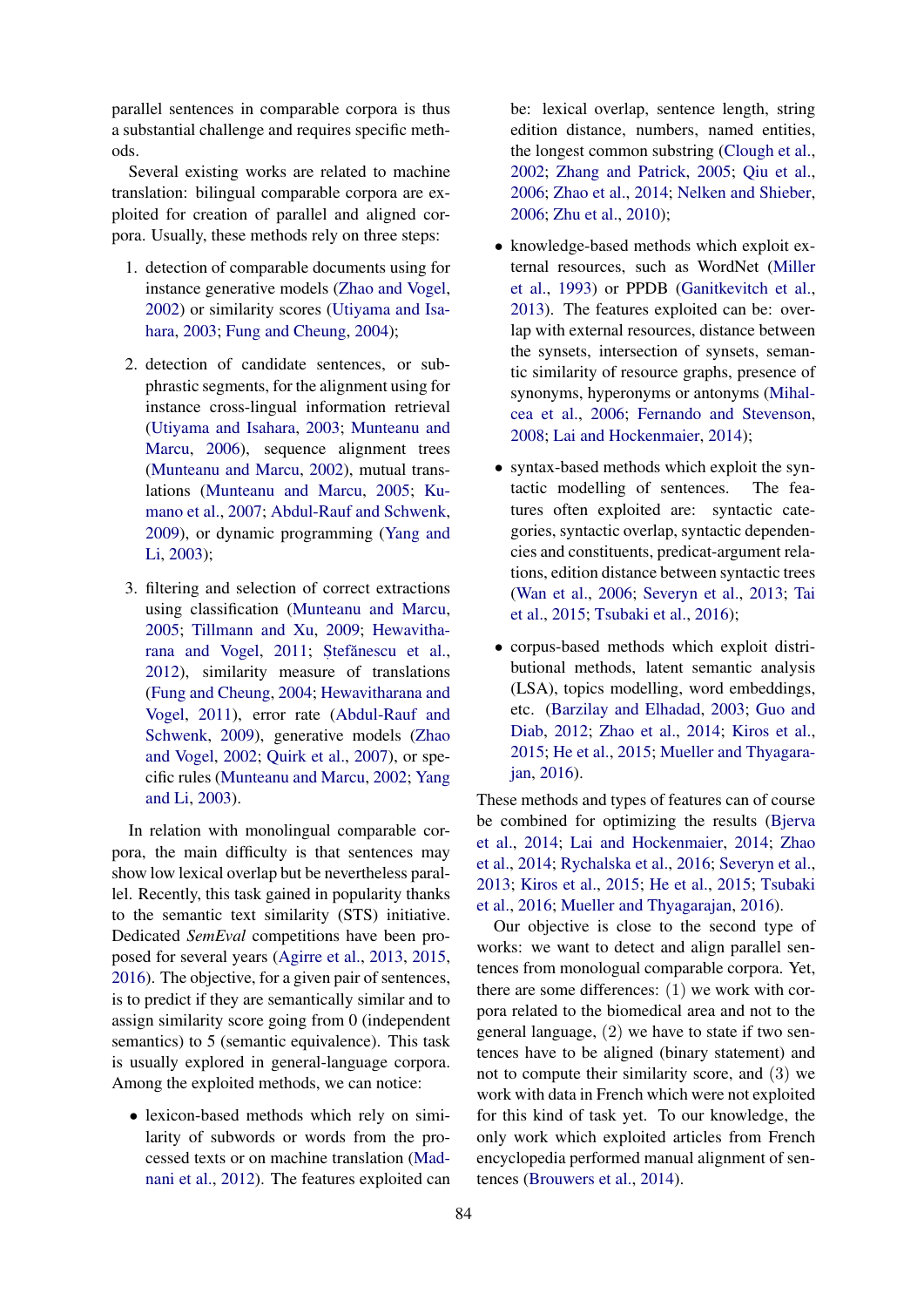In what follows, we first present the linguistic material used, and the methods proposed. We then present and discuss the results obtained, and conclude with directions of future work.

## 3 Linguistic Material

We use three comparable corpora in French. They are related to the biomedical domain and are contrasted by the technicity of information they contain with typically specialized and simplified versions of a given text. These corpora cover three genres: drug information, summaries of scientific articles, and encyclopedia articles (Sec. [3.1\)](#page-2-0). We also exploit a set of stopwords (Sec. [3.2\)](#page-2-1), and the reference data with sentences manually aligned by two annotators (Sec. [3.3\)](#page-2-2).

## <span id="page-2-0"></span>3.1 Comparable Corpora

Table [1](#page-3-0) indicates the size of the source corpora (number of documents, number of words in specialized and simplified versions). The three corpora are built with French data.

The *Drug* corpus contains drug information such as provided to health professionals and patients. Indeed, two distinct sets of documents exist, each of which contains common and specific information. This corpus is built from the pub-lic drug database<sup>[1](#page-2-3)</sup> of the French Health ministry. These data have been downloaded in June 2017. We can see that the specialized versions of documents provide more word occurrences.

The *Scientific* corpus contains summaries of meta-reviews of high evidence health-related articles, such as proposed by the Cochrane collaboration [\(Sackett et al.,](#page-9-21) [1996\)](#page-9-21). These reviews have been first intended for health professionals but recently the collaborators started to create simplified versions of the reviews (*Plain language summary*) so that they can be read and understood by the whole population. This corpus has been built from the online library of the Cochrane collabora-tion<sup>[2](#page-2-4)</sup>. The data have been downloaded in November 2017. We can see that specialized version of summaries is also larger than the simplified version, although the difference is not very important.

The *Encyclopedia* corpus contains encyclo-pedia articles from Wikipedia<sup>[3](#page-2-5)</sup> and Vikidia<sup>[4](#page-2-6)</sup>.

Wikipedia articles are considered as technical texts while Vikidia articles are considered as their simplified versions (they are created for children 8 to 13 year old). Similarly to the works done in English, we associate Vikidia with Simple Wikipedia<sup>[5](#page-2-7)</sup>. Only articles related to the medical portal are exploited in this work. These *encyclopedia* articles have been downloaded in August and September 2017. From Table [1,](#page-3-0) we can see that specialized versions (from Wikipedia) are also longer than simplified versions.

These three corpora are more or less parallel: Wikipedia and Vikidia articles are written independently from each other, drug information documents are related to the same drugs but the types of information presented for experts and laypeople vary a lot, while simplified summaries from the *scientific* corpus are created starting from the expert summaries.

#### <span id="page-2-1"></span>3.2 Stopwords

We use a set of 83 stopwords in French, which are mostly grammatical words, like prepositions (*de, et, a, ou ` (of, and, in, or)*), auxiliary verbs (*est, a (is, has)*) or adverbs (*tout, plusieurs (all, several)*).

#### <span id="page-2-2"></span>3.3 Reference Data

In this section we describe the data that are used for training and evaluation of the automatic sentence alignments.

The reference data are created manually. We have randomly selected 2\*14 *encyclopedia* articles, 2\*12 *drug* documents, and 2\*13 *scientific* summaries. The sentence alignment is done by two annotators following these guidelines:

- 1. exclude identical sentences or sentences with only punctuation and stopword difference ;
- 2. include sentence pairs with morphological variations (e.g. *Ne pas depasser la posolo- ´ gie recommandee. ´* and *Ne depassez pas la ´ posologie recommandee. ´* – both examples can be translated by *Do not take more than the recommended dose.*);
- 3. exclude sentence pairs with overlapping semantics, when each sentence brings own information, in addition to the common semantics;

<span id="page-2-3"></span><sup>&</sup>lt;sup>1</sup>[http://base-donnees-publique.](http://base-donnees-publique.medicaments.gouv.fr/)

[medicaments.gouv.fr/](http://base-donnees-publique.medicaments.gouv.fr/)

<span id="page-2-4"></span><sup>2</sup><http://www.cochranelibrary.com/>

<span id="page-2-5"></span><sup>3</sup><https://fr.wikipedia.org> <sup>4</sup><https://fr.vikidia.org>

<span id="page-2-6"></span>

<span id="page-2-7"></span><sup>5</sup><http://simple.wikipedia.org>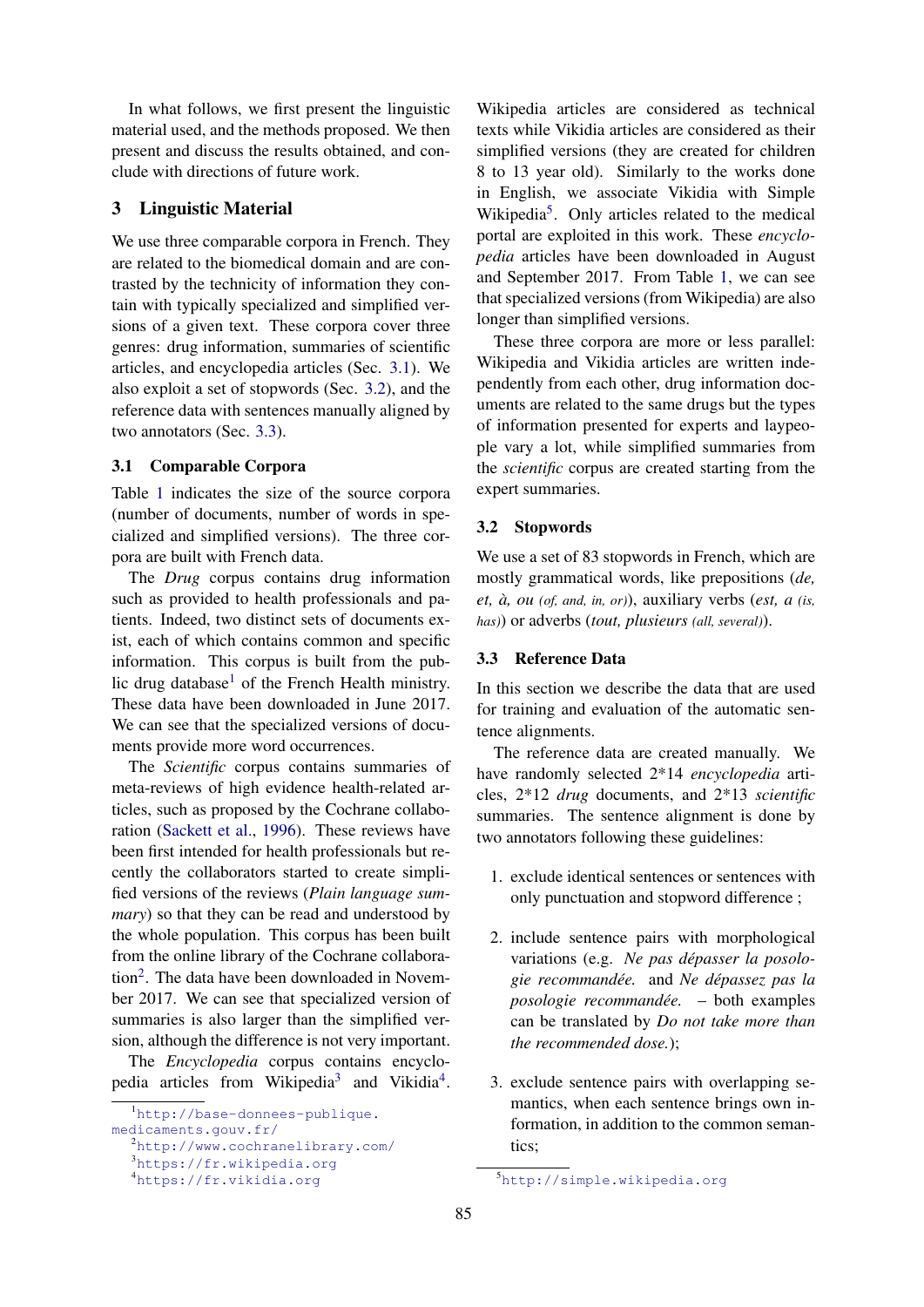| corpus  | $#$ docs  | # $occ_{sn}$ | # $occ_{simpl}$ | $#$ lemmas <sub>sp</sub> | $+$ # lemmas $_{simpl}$ |
|---------|-----------|--------------|-----------------|--------------------------|-------------------------|
| Drugs   | 11,800*2  | 52, 313, 126 | 33.682.889      | 43.515                   | 25.725                  |
| Scient. | $3.815*2$ | 2,840,003    | 1,515,051       | 11.558                   | 7.567                   |
| Encyc.  | $575*2$   | 2,293,078    | 197,672         | 19.287                   | 3.117                   |

<span id="page-3-0"></span>Table 1: Size of the three source corpora. (column headers : number of documents, total of occurrences (specialized and simple), total of unique words (specialized and simple))

|         |          | Specialized |          |          | Simplified |         |          |          | Alignment |              |       |
|---------|----------|-------------|----------|----------|------------|---------|----------|----------|-----------|--------------|-------|
|         |          | source      |          | aligned  |            | source  |          | aligned  |           | rate $(\% )$ |       |
| corpus  | # $doc.$ | # pairs.    | # $occ.$ | # pairs. | # $occ.$   | # pairs | # $occ.$ | # pairs. | $\#$ occ. | SD.          | simp. |
| Drugs   | 12*2     | 4,416       | 44.709   | 502      | 5,751      | 2,736   | 27,820   | 502      | 10,398    | 18           |       |
| Scient. | 13*2     | 553         | 8,854    | 112      | 3,166      | 263     | 4,688    | 112      | 3,306     | 20           | 43    |
| Encyc.  | 14*2     | 2,494       | 36,002   | 49       | ,100       | 238     | 2,659    | 49       | 853       |              | 21    |

<span id="page-3-1"></span>Table 2: Size of the reference data with consensual alignment of sentences. (number of sentence pairs and word occurrences for each subset)

- 4. include sentence pairs in which one sentence is included in the other, which enables manyto-one matching (e.g. *C'est un organe fait de tissus membraneux et musculaires, d'environ*  $10 \text{ à } 15 \text{ mm}$  *de long, qui pend à la partie moyenne du voile du palais.* and *Elle est constituee d' un tissu membraneux et musculaire. ´* – *It is an organ made of membranous and muscular tissues, approximately 10 to 15 mm long, that hangs from the medium part of the soft palate.* and *It is made of a membranous and muscular tissue.*);
- 5. include sentence pairs with equivalent semantics – other than semantic intersection and inclusion (e.g. *Les medicaments inhibant ´ le péristaltisme sont contre-indiqués dans cette situation.* and *Dans ce cas, ne prenez pas de médicaments destinés à bloquer ou ralentir le transit intestinal.* – *Drugs that inhibit the peristalsis are contraindicated in that situation.* and *In that case, do not take drugs intended for blocking or slowing down the intestinal transit.*)

The judgement on semantic closeness may vary according to the annotators. For this reason, the alignments provided by each annotator undergo consensus discussions. This alignment process provides a set of 663 aligned sentence pairs. The inter-annotator agreement is 0.76 [\(Cohen,](#page-8-22) [1960\)](#page-8-22). It is computed within the two sets of sentences proposed for alignment by the two annotators.

Table [2](#page-3-1) indicates the size of the reference data before (*source* columns) and after (*aligned*

columns) the alignment. In the two last columns (*Alignment rate*), we indicate the percentage of sentences aligned in each register and corpus. We can observe that *scientific* corpus is the most parallel with the highest alignment rate of sentences from specialized and simplified documents, while the two other corpora (*drugs* and *encylopedia*) contain proportionnally less parallel sentences. Another interesting observation is that sentences from simplified documents in the *scientific* and *drugs* corpora are longer than sentences from specialized documents because they often add explanations for technical notions, like in this example: *We considered studies involving bulking agents (a fibre supplement), antispasmodics (smooth muscle relaxants) or antidepressants (drugs used to treat depression that can also change pain perceptions) that used outcome measures including improvement of abdominal pain, global assessment (overall relief of IBS symptoms) or symptom score.* In the *encylopedia* corpus such notions are replaced by simpler words, or removed. Finally, in all corpora, we observe frequent substitutions by synonyms, like in these pairs: {*nutrition*; *food*}, {*enteral*; *directly in the stomach*}, {*hypersensitivity*; *allergy*}, {*incidence*; *possible complications*}. Notice that with such substitutions, lexical similarity between sentences is reduced.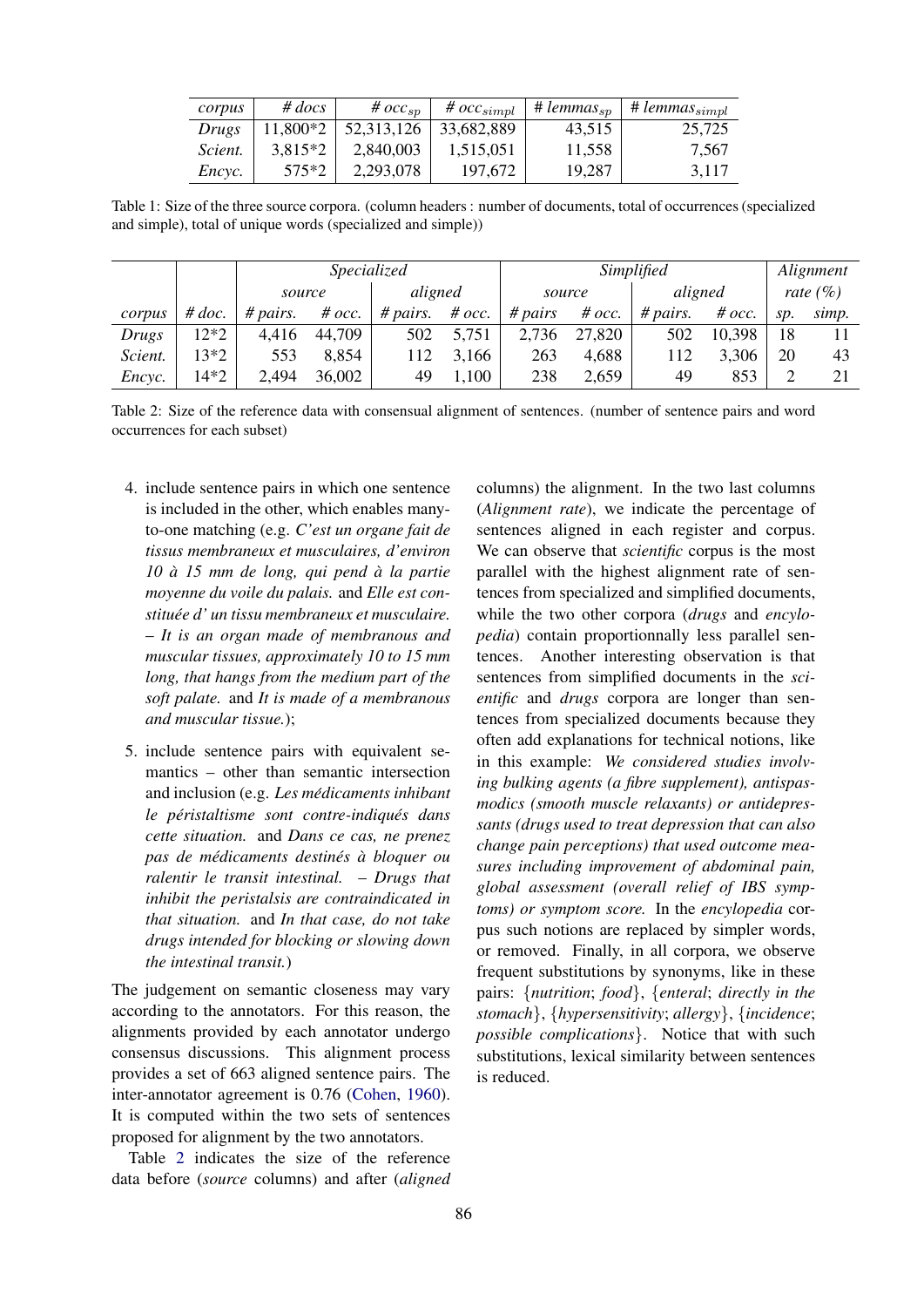## 4 Automatic Alignment of Parallel Sentences

As already indicated, our objective is to detect and align parallel sentences within monologual comparable corpora in French. We already have the information on which documents are comparable. So, the task is really dedicated to the alignment of sentences from specialized and simplified versions of documents. The method is composed of several steps: pre-processing of data (Sec. [4.1\)](#page-4-0), generation of features (Sec. [4.2\)](#page-4-1), automatic alignment of sentences (Sec. [4.3\)](#page-4-2), and evaluation (Sec. [4.4\)](#page-5-0).

## <span id="page-4-0"></span>4.1 Pre-processing of Data

The documents are first pre-processed: they are POS-tagged with TreeTagger [\(Schmid,](#page-9-22) [1994\)](#page-9-22), which permits to obtain their lemmatized versions. Then, the documents are segmented into sentences using strong punctuation (*i.e. .?!;:*). The same pre-processing and segmentation have been applied when creating the reference data.

## <span id="page-4-1"></span>4.2 Feature Generation

Our goal is to propose features that can work on textual data in different languages. We use several features which are mainly lexicon-based and corpus-based, so that they can be easily applied to textual data in other languages or transposed to data in other languages. The features are computed on word forms and on lemmas:

- 1. Number of common non-stopwords. This feature permits to compute the basic lexical overlap between specialized and simplified versions of sentences [\(Barzilay and Elhadad,](#page-8-16) [2003\)](#page-8-16). This feature exploits external knowledge (set of stopwords), which are nevertheless very common linguistic data;
- 2. Number of common stopwords. This feature also exploits external knowledge (set of stopwords). It concentrates on non-lexical content of sentences;
- 3. Percentage of words from one sentence included in the other sentence, computed in both directions. This features represents possible lexical and semantic inclusion relations between the sentences;
- 4. Sentence length difference between specialized and simplified sentences. This feature

assumes that simplification may imply stable association with the sentence length;

- 5. Average length difference in words between specialized and simplified sentences. This feature is similar to the previous one but takes into account average difference in sentence length;
- 6. Total number of common bigrams and trigrams. This feature is computed on character ngrams. The assumption is that, at the sub-word level, some sequences of characters may be meaningful for the alignment of sentences if they are shared by them;
- 7. Word-based similarity measure exploits three scores (cosine, Dice and Jaccard). This feature provides a more sophisticated indication on word overlap between the two compared sentences. Weight assigned to each word is set to 1;
- 8. Word-based similarity measure with the tf\*idf weighting of words [\(Nelken and](#page-9-12) [Shieber,](#page-9-12) [2006\)](#page-9-12). This feature is similar to the previous one but it also exploits information on context by incorporating the tf\*idf weighting [\(Salton and Buckley,](#page-9-23) [1988\)](#page-9-23) of words. For this, sentences are considered as documents and documents as corpora. This feature permits to weigh words in a sentence with respect to their occurrences in other sentences of the document;
- 9. Character-based minimal edit distance [\(Lev](#page-9-24)[enshtein,](#page-9-24) [1966\)](#page-9-24). This is a classical acception of edit distance. It takes into account basic edit operations (insertion, deletion and substitution) at the level of characters. The cost of each operation is set to 1;
- 10. Word-based minimal edit distance [\(Leven](#page-9-24)[shtein,](#page-9-24) [1966\)](#page-9-24). This feature is computed with words as units within sentence. It takes into account the same three edit operations with the same cost set to 1. This feature permits to compute the cost of lexical transformation of one sentence into another.

# <span id="page-4-2"></span>4.3 Automatic Alignment of Sentences

The task is to find parallel sentences within the whole set of sentences we described in section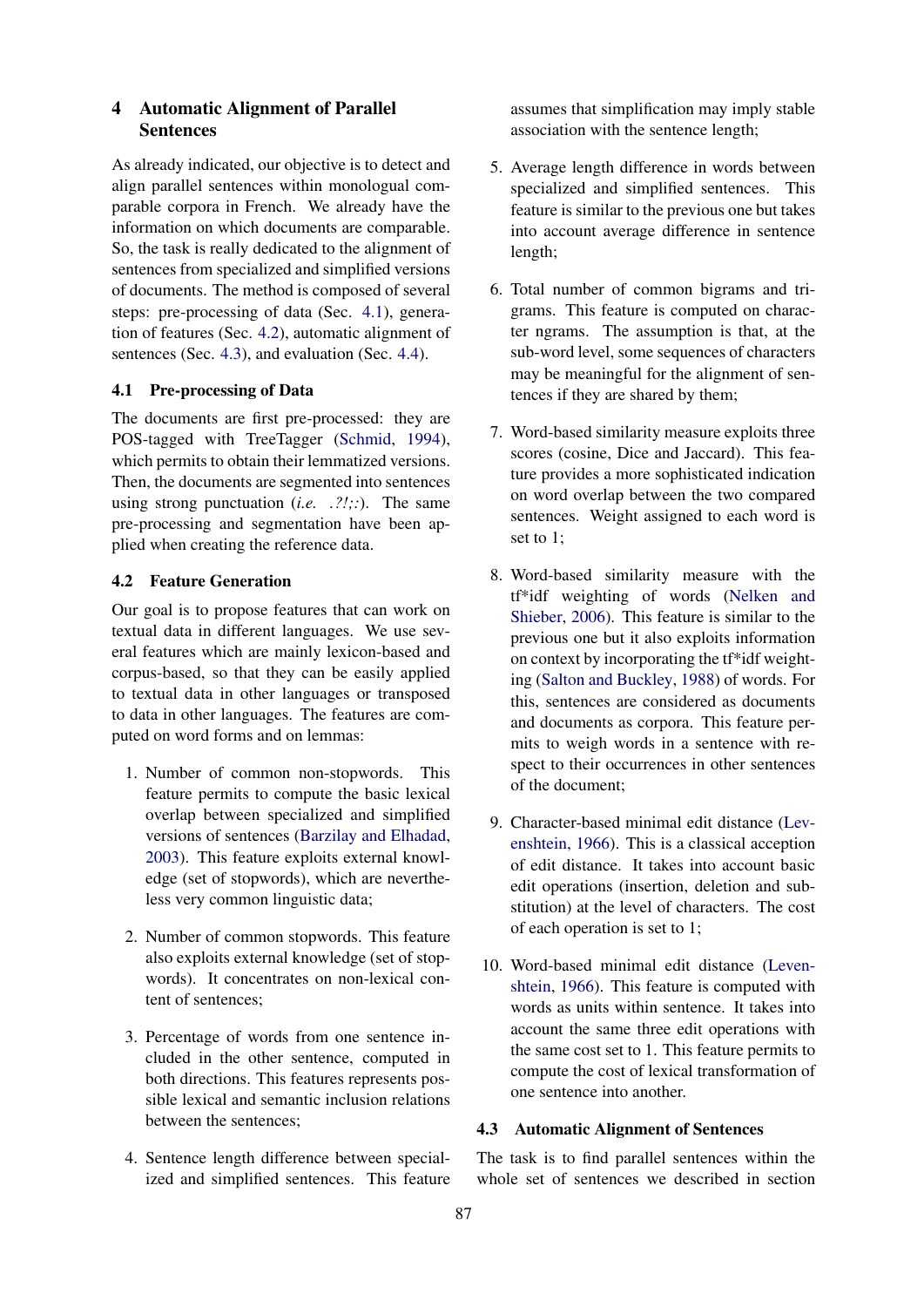[3.3.](#page-2-2) Hence, we have to categorize the pairs of sentences in one of the two categories:

- alignment: the sentences are parallel and can be aligned;
- non-alignment: the sentences are nonparallel and cannot be aligned.

The reference data provide positive examples (663 parallel sentences), while negative examples are obtained by randomly pairing some of the remaining sentences (800 non-parallel sentences) from the same documents.

We use several linear classifiers with their default parameters if not indicated otherwise: Perceptron [\(Rosenblatt,](#page-9-25) [1958\)](#page-9-25), Multilayer Perceptron (MLP) [\(Rosenblatt,](#page-9-26) [1961\)](#page-9-26), Linear discriminant analysis (LDA) [\(Fisher,](#page-8-23) [1936\)](#page-8-23) with the LSQR solver, Quadratic discriminant analysis (QDA) [\(Cover,](#page-8-24) [1965\)](#page-8-24), Logistic regression [\(Berk](#page-8-25)[son,](#page-8-25) [1944\)](#page-8-25), Stochastic gradient descent (SGD) [\(Ferguson,](#page-8-26) [1982\)](#page-8-26) with the log loss, Linear SVM [\(Vapnik and Lerner,](#page-10-11) [1963\)](#page-10-11). We also tested hinge and modified huber as loss functions with the SGD, and Eigen and SVD solvers with the LDA, but the results were either lower or very close to the best parameters and we abandoned the idea to use them.

## <span id="page-5-0"></span>4.4 Evaluation

The training of the system is performed on two thirds of the sentence pairs, and the test is performed on the remaining third. Several classifiers and several combinations of features are tested. Classical evaluation measures are computed: Precision, Recall, F-measure, Mean Square Errors, and True Positives. Our baseline is the combination of length measures with the common words (features 1, 2, 4 and 5). These features are indeed traditionnally exploited in the existing work.

We also evaluate the system on data in English that were released for STS competitions<sup>[6](#page-5-1)</sup>: we use 750 sentence pairs from *SemEval 2012*, 1,500 sentence pairs from *SemEval 2013*, 3,750 sentence pairs from *SemEval 2014*. Each pair of sentences is associated with the similarity score [0;5]. We apply our system to these data in two ways: (1) the system is trained and tested on the STS dataset, and (2) the system is trained on our dataset in French and tested on the STS dataset in English.

We assume indeed that the features used and even the models generated can be transposed to data in other languages. For the experiments with the English data, we use the same evaluation measures (Precision, Recall, F-measure, Mean Square Errors, and True Positives). The set of stopwords in English contains 150 entities.

## 5 Results and Discussion

| Classifier | R    | P    | F1   | MSE  | TР  |
|------------|------|------|------|------|-----|
|            |      |      |      |      |     |
| Perceptron | 0.87 | 0.84 | 0.84 | 0.63 | 142 |
| <b>MLP</b> | 0.87 | 0.87 | 0.86 | 0.53 | 167 |
| LDA        | 0.90 | 0.90 | 0.90 | 0.40 | 175 |
| <b>ODA</b> | 0.89 | 0.89 | 0.89 | 0.45 | 197 |
| LogReg     | 0.93 | 0.93 | 0.93 | 0.30 | 191 |
| SGD        | 0.87 | 0.84 | 0.84 | 0.84 | 210 |
| LinSVM     | 0.81 | 0.81 | 0.81 | 0.74 | 166 |

<span id="page-5-2"></span>Table 3: Alignment results obtained with different classifiers on French data, test set, whole featureset without tf\*idf similarity scores, and non-lemmatized text.

In Table [3,](#page-5-2) we present the results obtained on French data using the whole set of features (but without the tf\*idf similarity scores) on test set, and non-lemmatized texts. The results are indicated in terms of Recall  $R$ , Precision  $P$ , F-measure  $F$ , Mean Square Errors  $MSE$  and True positives  $TP$ (out of the 221 positive sentence pairs in the test set). We can see that all the classifiers are competitive with F-measure above 0.80. Overall, several classifiers (LDA, QDA, LogReg, LinSVM) provide stable results, for which we indicate the evaluation scores obtained in one iteration. Other classifiers (Perceptron, MLP, SGD) provide fluctuating results, and we indicate then the average scores obtained after 20 iterations. Another positive observation is that Precision and Recall values are well balanced. Logistic regression seems to be the best classifier for this task, with Precision, Recall and F-measure at 0.93. This classifier is used for the experiments described in the next sections.

We first present and discuss the exploitation of various featuresets on French data (Sec. [5.1\)](#page-6-0), and then the exploitation of the features and models on the STS data in English in monolingual (Sec. [5.2\)](#page-6-1) and cross-lingual (Sec. [5.3\)](#page-7-4) contexts. As our final objective (text simplification in French) and the data we work on (French texts from the biomedical domain) are different from the STS context, we believe it should be noted that there are intrin-

<span id="page-5-1"></span><sup>6</sup>[http://ixa2.si.ehu.es/stswiki/index.](http://ixa2.si.ehu.es/stswiki/index.php/Main_Page) [php/Main\\_Page](http://ixa2.si.ehu.es/stswiki/index.php/Main_Page)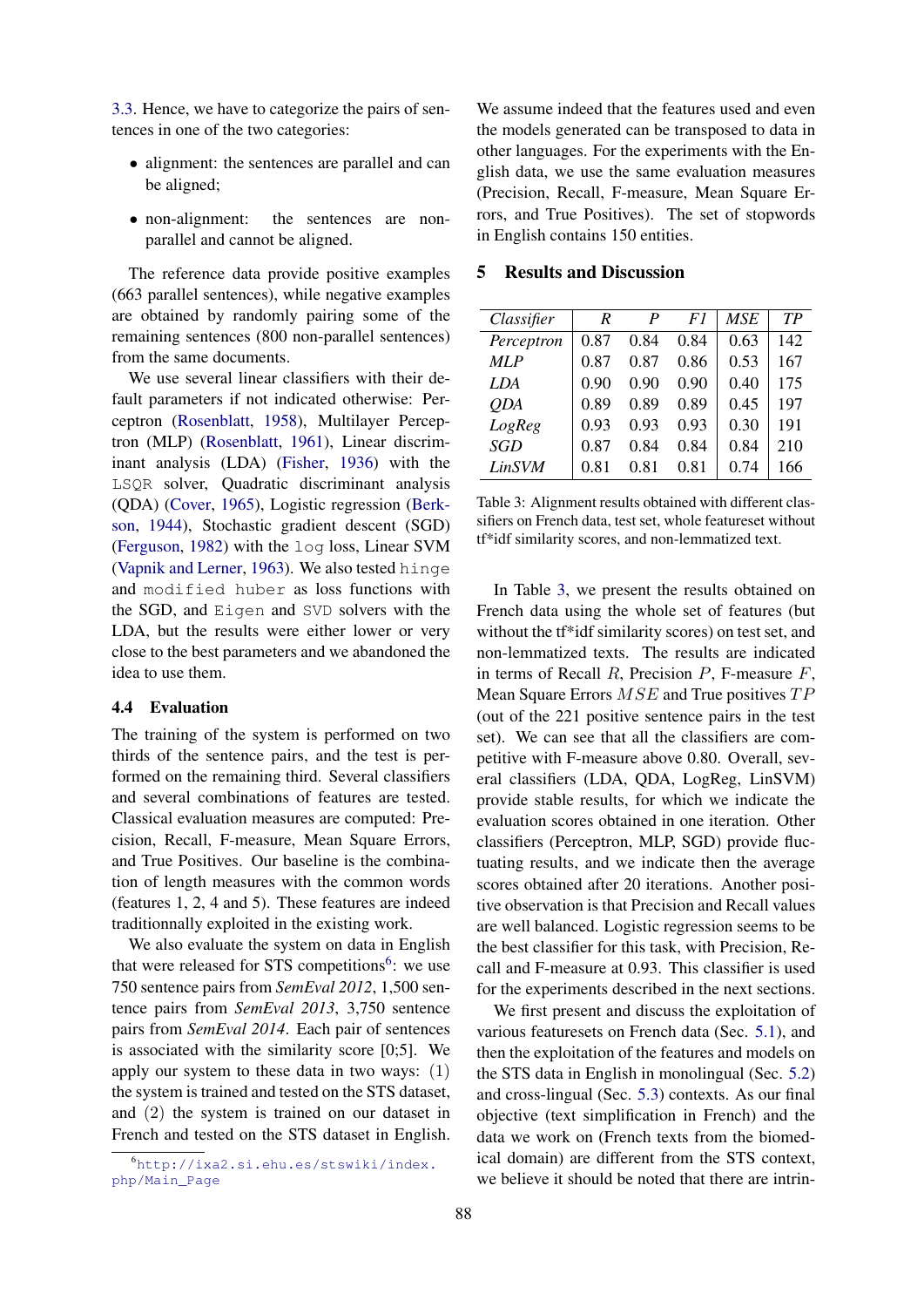sic limitations as to the comparison we can make.

| <i>Feature set</i> | R    | P    | F1   | MSE  | TР  |
|--------------------|------|------|------|------|-----|
| BL                 | 0.87 | 0.87 | 0.86 | 0.54 | 173 |
| S                  | 0.84 | 0.84 | 0.84 | 0.64 | 174 |
| L                  | 0.79 | 0.78 | 0.78 | 0.86 | 146 |
| N                  | 0.89 | 0.88 | 0.88 | 0.48 | 168 |
| $L + S$            | 0.88 | 0.88 | 0.88 | 0.48 | 170 |
| L+N                | 0.91 | 0.91 | 0.91 | 0.37 | 187 |
| $S+N$              | 0.91 | 0.91 | 0.91 | 0.37 | 183 |
| BL+L               | 0.90 | 0.90 | 0.90 | 0.40 | 184 |
| $BL + S$           | 0.89 | 0.89 | 0.89 | 0.46 | 180 |
| BL+N               | 0.91 | 0.91 | 0.91 | 0.35 | 187 |
| $BL+L+S$           | 0.90 | 0.90 | 0.90 | 0.40 | 184 |
| $BL+L+N$           | 0.93 | 0.93 | 0.93 | 0.29 | 191 |
| $BL+S+N$           | 0.91 | 0.91 | 0.91 | 0.36 | 189 |
| $L+ S+N$           | 0.91 | 0.91 | 0.91 | 0.36 | 189 |
| $BL+L+S+N$         | 0.93 | 0.93 | 0.93 | 0.29 | 191 |

<span id="page-6-0"></span>5.1 Different Featuresets

<span id="page-6-2"></span>Table 4: Alignment results obtained with various featuresets, logistic regression, non-lemmatized text.

The purpose of these experiments is to detect the most suitable combinations of features. We present the results obtained on our data. We distinguish four sets of features, which are used in isolation and in various combinations. We indicate the corresponding numbers from section [4.2](#page-4-1) between brackets :

- 1. BL: baseline (1, 2, 3, 4 5);
- 2. L: Levenshtein-based features (9, 10);
- 3. S: similarity-based features (7, 8);
- 4. N: ngram-based features (6).

Contrary to the previous work [\(Nelken and](#page-9-12) [Shieber,](#page-9-12) [2006;](#page-9-12) [Zhu et al.,](#page-10-9) [2010\)](#page-10-9), the tf\*idf weighting of words is not efficient on our data. For this reason, this set of features was not used in the experiments.

The results are presented in Table [4.](#page-6-2) The lowest results are obtained with the Levenshteinbased features (F-measure 0.78), they are followed by the similarity-based features (F-measure 0.84). We obtain 0.86 F-measure with the baseline. Other combinations indicate that each set of features exploited is useful to gain efficiency for this task. Hence, the best results are obtained with the combination BL+L+N and with the whole

set of features (BL+L+S+N), which shows 0.93 Fmeasure. We use the whole set of features for the experiments with the STS dataset.

| STSset score | R    | P    | F1   | <b>MSE</b> | TP             |
|--------------|------|------|------|------------|----------------|
| STS2012 2.5  | 0.82 | 0.82 | 0.82 | 0.71       | 477            |
| STS2012 3.5  | 0.74 | 0.74 | 0.74 | 1.04       | 277            |
| STS20124.5   | 0.79 | 0.81 | 0.78 | 0.74       | 37             |
| STS2013 2.5  | 0.73 | 0.73 | 0.73 | 1.09       | 176            |
| STS2013 3.5  | 0.78 | 0.78 | 0.78 | 0.87       | 96             |
| STS20134.5   | 0.89 | 0.93 | 0.90 | 0.29       | $\overline{2}$ |
| STS2014 2.5  | 0.75 | 0.76 | 0.75 | 0.97       | 653            |
| STS2014 3.5  | 0.70 | 0.71 | 0.71 | 1.17       | 306            |
| STS2014 4.5  | 0.89 | 0.93 | 0.90 | 0.29       | 2              |

<span id="page-6-1"></span>5.2 Classification of the STS Sentence Pairs

<span id="page-6-3"></span>Table 5: Alignment results obtained on the STS data in English, test set, whole featureset, logistic regression, non-lemmatized text and training on the STS data.

In this set of experiments, the classification model is trained and tested on the STS reference data in English. Our assumption is that the features exploited are transferable from one language to another. The reference data and categories in English and in French differ. One difference is that the STS pairs of sentences are scored from 0 to 5 according to their similarity, while in French we do binary classification (a given pair of sentences should be aligned or not). To make the two datasets comparable, we propose to transform the STS scoring in binary categories. We test similarity thresholds within the interval [2.5;4.5] by step of 0.5, which permits not to consider identical sentences (scores close to 5) and very distant sentences (scores lower than 2.5). As indicated in Table [5,](#page-6-3) we obtain up to 0.90 F-measure with the similarity threshold 4.5 on data from 2013 and 2014, while in 2012 the best F-measure (0.82) is obtained with the similarity score 2.5. It is difficult to compare our results with those of the participating teams and already published results because our categories and evaluation differ from the STS protocols – we rate sentence pairs as either aligned or not aligned, while STS offers a scale from 0 to 5. Yet, the MSE rate (0.308) published by one of the top participants in 2014 [\(Bjerva et al.,](#page-8-20) [2014\)](#page-8-20) indicates that our MSE rate is improved, as it is at 0.29 on the 2014 data.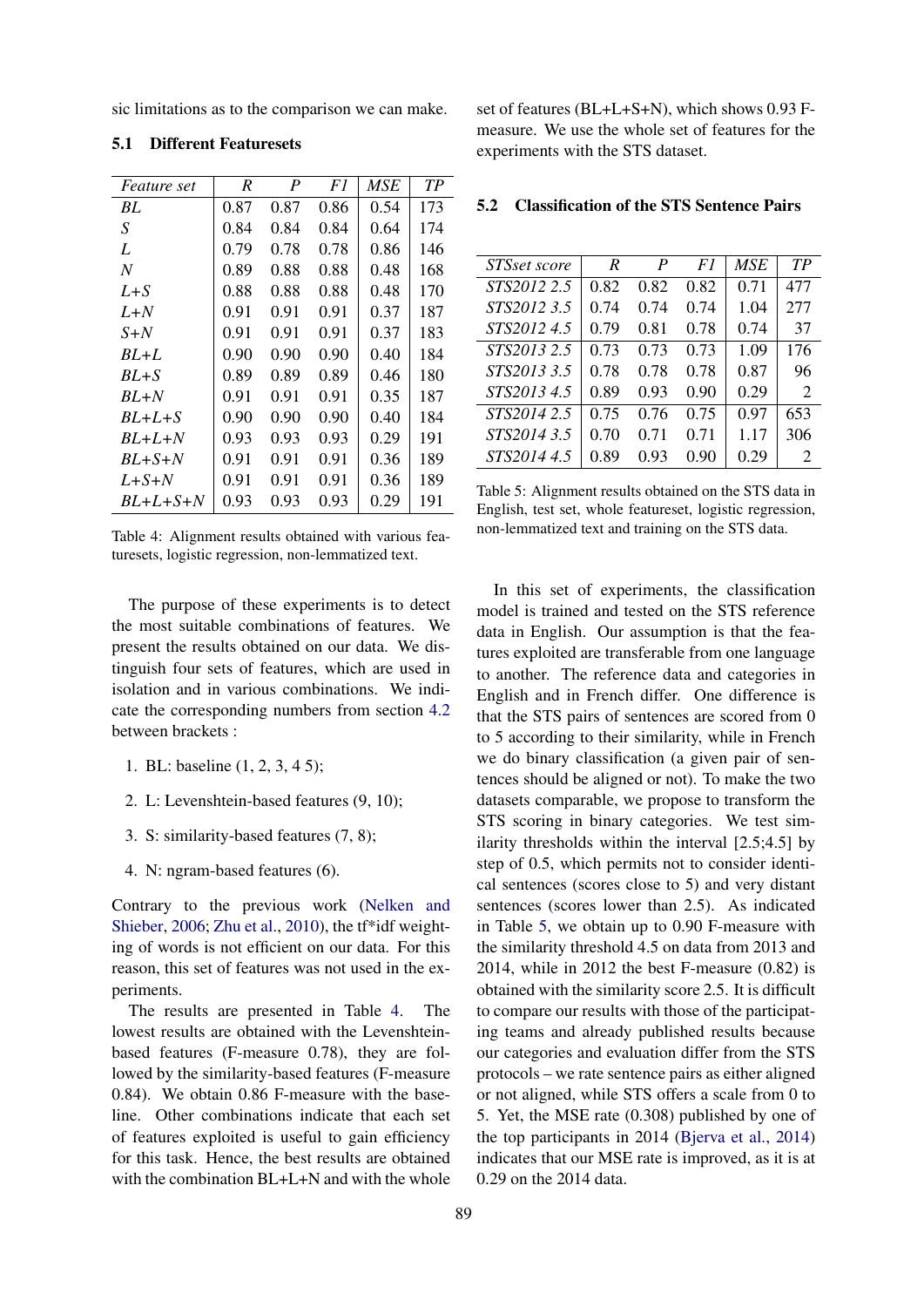| TP   |
|------|
|      |
| 1378 |
| 1035 |
| 413  |
| 523  |
| 396  |
| 88   |
| 1688 |
| 1216 |
| 384  |
|      |

## <span id="page-7-4"></span>5.3 Cross-lingual Classification of the STS Sentence Pairs

<span id="page-7-5"></span>Table 6: Alignment results obtained on the STS data in English, test set, whole featureset, Logistic regression, non-lemmatized text and training on the French data.

In this set of experiments, the classification model is trained on French data and tested on the STS data in English. Here, our assumption is that the models generated on one language can be transferable to another language in order to detect parallel sentences. Here as well, we test several similarity thresholds. As we can see in Table [6,](#page-7-5) in this cross-lingual experiment, the best F-measures are obtained with the score 2.5 in 2012 (0.82) and in 2014 (0.73), and with scores 2.5 and 3.0 in 2013 (0.74). These thresholds indicate that the models generated on our French data can be exploited on the STS data in English quite efficiently and that the features that are used show cross-lingual relevance for the French-English language pair. These results also indicate that, for the targeted task of text simplification, we need quite a strong similarity between sentences.

## 6 Conclusion and Future Work

In this work, we proposed to address the task of detection and alignment of parallel sentences from monolingual comparable corpora in French. The comparable dimension is due to the technicality of documents, which contrast specialized and simplified versions of documents and sentences. We use three corpora which are related to the biomedical area. Several features and classifiers and exploited. Our results reach up to 0.93 F-measure on the French data, with a very good balance between Precision and Recall. Linear regression appears to be the best classifier for this task. Our approach is then tested on the STS data in English, such as proposed by several *SemEval* com-

petitions between 2012 and 2014. We first test the features, with training and testing done on the STS data. This gives up to 0.90 F-measure with the 4.5 similarity threshold. Then, we test the models: they are generated on the French data and tested on the STS data. This gives 0.82 F-measure. We assume that the proposed approach (features and classifiers) show a good transferability to another language. This is a good point because it validates our approach on data from another language.

In future, we plan to exploit the best models generated in French for enriching the set of parallel sentences. This will permit to prepare data necessary for the developement of simplification methods for French. Parallel sentences may also be helpful for othe NLP applications. Other directions for future work are concerned with the exploitation of other features for the alignment of sentences, such as use of word embeddings to smooth lexical variation or exploitation of external knowledge. Besides, our appoach will be further evaluated on data from other languages.

#### 7 Acknowledgements

This work was funded by the French National Agency for Research (ANR) as part of the *CLEAR* project (*Communication*, *Literacy*, *Education*, *Accessibility*, *Readability*), ANR-17-CE19-0016-01.

The authors would like to thank the reviewers for their helpful comments.

## References

- <span id="page-7-0"></span>Sadaf Abdul-Rauf and Holger Schwenk. 2009. On the use of comparable corpora to improve smt performance. In *European Chapter of the ACL*, pages 16– 23.
- <span id="page-7-2"></span>Eneko Agirre, Carmen Banea, Claire Cardie, Daniel Cer, Mona Diab, Aitor Gonzalez-Agirre, Weiwei Guo, Inigo Lopez-Gazpio, Montse Maritxalar, Rada Mihalcea, German Rigau, Larraitz Uria, and Janyce Wiebe. 2015. SemEval-2015 task 2: Semantic textual similarity, english, spanish and pilot on interpretability. In *SemEval 2015*, pages 252–263.
- <span id="page-7-3"></span>Eneko Agirre, Carmen Banea, Daniel Cer, Mona Diab, Aitor Gonzalez-Agirre, Rada Mihalcea, German Rigau, and Janyce Wiebe. 2016. SemEval-2016 task 1: Semantic textual similarity, monolingual and cross-lingual evaluation. In *SemEval 2016*, pages 497–511.
- <span id="page-7-1"></span>Eneko Agirre, Daniel Cer, Mona Diab, Aitor Gonzalez-Agirre, and WeiWei Guo. 2013. \*sem 2013 shared task: Semantic textual similarity. In *\*SEM*, pages 32–43.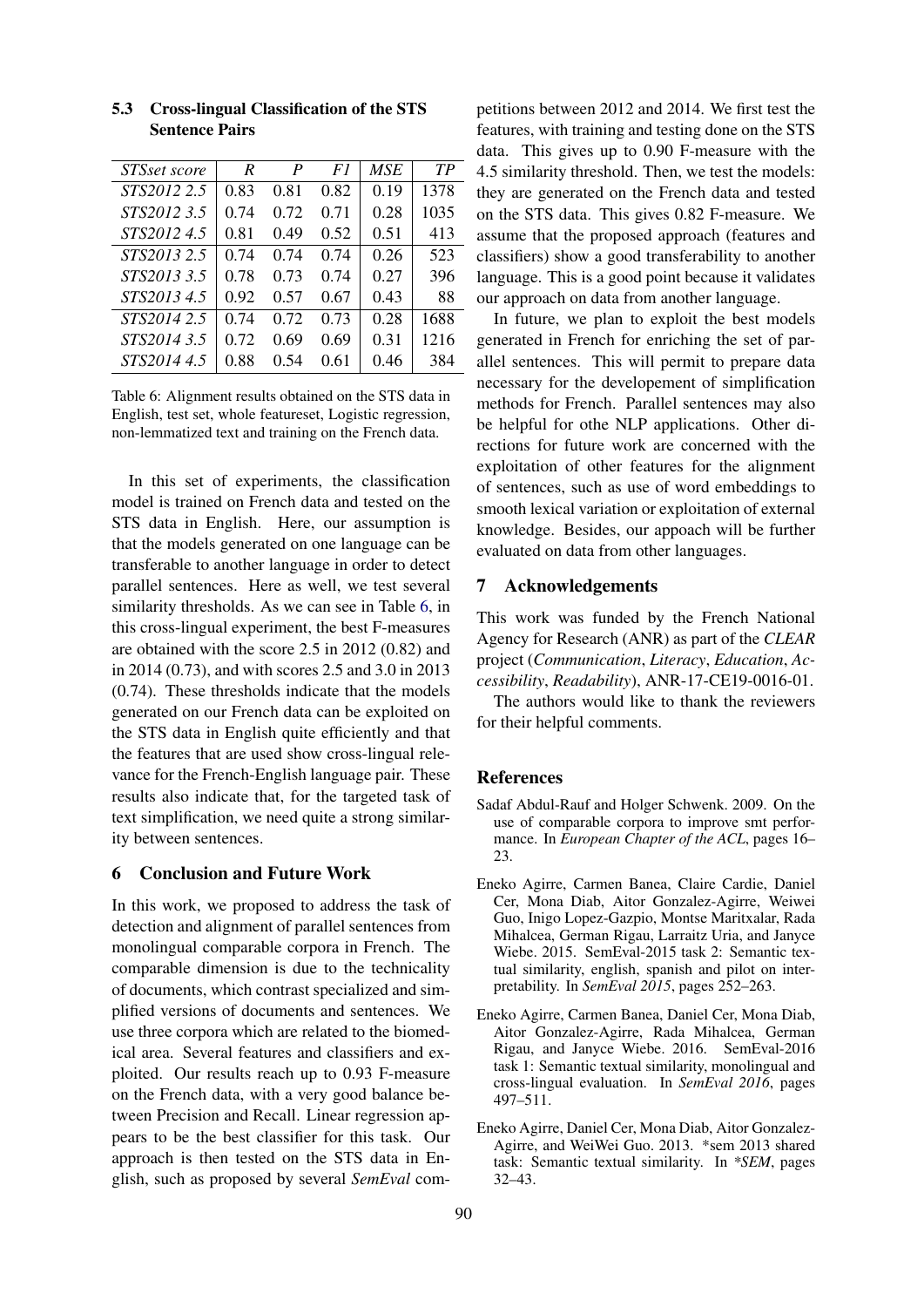- <span id="page-8-3"></span>Diana J. Arya, Elfrieda H. Hiebert, and P. David Pearson. 2011. The effects of syntactic and lexical complexity on the comprehension of elementary science texts. *Int Electronic Journal of Elementary Education*, 4(1):107–125.
- <span id="page-8-16"></span>Regina Barzilay and Noemie Elhadad. 2003. Sentence alignment for monolingual comparable corpora. In *EMNLP*, pages 25–32.
- <span id="page-8-7"></span>Beata Beigman Klebanov, Kevin Knight, and Daniel Marcu. 2004. Text simplification for informationseeking applications. In Robert Meersman and Zahir Tari, editors, *On the Move to Meaningful Internet Systems 2004: CoopIS, DOA, and ODBASE*. Springer, LNCS vol 3290, Berlin, Heidelberg.
- <span id="page-8-25"></span>Joseph Berkson. 1944. Application of the logistic function to bio-essay. *Journal of the American Statistical Association*, 39:357–365.
- <span id="page-8-20"></span>Johannes Bjerva, Johan Bos, Rob van der Goot, and Malvina Nissim. 2014. The meaning factory: Formal semantics for recognizing textual entailment and determining semantic similarity. In *Workshop on Semantic Evaluation (SemEval 2014)*, pages 642–646, Dublin, Ireland.
- <span id="page-8-6"></span>Catherine Blake, Julia Kampov, Andreas Orphanides, David West, and Cory Lown. 2007. Query expansion, lexical simplification, and sentence selection strategies for multi-document summarization. In *DUC*.
- <span id="page-8-21"></span>Laetitia Brouwers, Delphine Bernhard, Anne-Laure Ligozat, and Thomas Francois. 2014. Syntactic sentence simplification for French. In *PITR workshop*, pages 47–56.
- <span id="page-8-0"></span>Dominique Brunato, Felice Dell'Orletta, Giulia Venturi, and Simonetta Montemagni. 2014. Defining an annotation scheme with a view to automatic text simplification. In *CLICIT*, pages 87–92.
- <span id="page-8-4"></span>Raman Chandrasekar and Bangalore Srinivas. 1997. Automatic induction of rules for text simplification. *Knowledge Based Systems*, 10(3):183–190.
- <span id="page-8-2"></span>Ping Chen, John Rochford, David N. Kennedy, Soussan Djamasbi, Peter Fay, and Will Scott. 2016. Automatic text simplification for people with intellectual disabilities. In *AIST*, pages 1–9.
- <span id="page-8-9"></span>Stanley F Chen. 1993. Aligning sentences in bilingual corpora using lexical information. In *Annual Meeting of the Association for Computational Linguistics*, pages 9–16.
- <span id="page-8-13"></span>Paul Clough, Robert Gaizauskas, Scott S.L. Piao, and Yorick Wilks. 2002. METER: Measuring text reuse. In *ACL*, pages 152–159.
- <span id="page-8-22"></span>Jacob Cohen. 1960. A coefficient of agreement for nominal scales. *Educational and Psychological Measurement*, 20(1):37–46.
- <span id="page-8-24"></span>Thomas M. Cover. 1965. Geometrical and statistical properties of systems of linear inequalities with applications in pattern recognition. *IEEE Transactions on Electronic Computers*, 14(3):326–334.
- <span id="page-8-1"></span>Jan De Belder and Marie-Francine Moens. 2010. Text simplification for children. In *Workshop on Accessible Search Systems of SIGIR*, pages 1–8.
- <span id="page-8-26"></span>Thomas S. Ferguson. 1982. An inconsistent maximum likelihood estimate. *Journal of the American Statistical Association*, 77(380):831–834.
- <span id="page-8-15"></span>Samuel Fernando and Mark Stevenson. 2008. A semantic similarity approach to paraphrase detection. In *Comp Ling UK*, pages 1–7.
- <span id="page-8-23"></span>Ronald A. Fisher. 1936. The use of multiple measurements in taxonomic problems. *Annals of Eugenics*, 7(2):179–188.
- <span id="page-8-10"></span>Pascale Fung and Percy Cheung. 2004. Mining very non-parallel corpora: Parallel sentence and lexicon extraction vie bootstrapping and em. In *Conference on Empirical Methods in Natural Language Processing*, pages 57–63.
- <span id="page-8-8"></span>William A. Gale and Kenneth W. Church. 1993. A program for aligning sentences in bilingual corpora. *Comp Linguistics*, 19(1):75–102.
- <span id="page-8-14"></span>Juri Ganitkevitch, Benjamin Van Durme, and Chris Callison-Burch. 2013. PPDB: The paraphrase database. In *NAACL-HLT*, pages 758–764.
- <span id="page-8-17"></span>Weiwei Guo and Mona Diab. 2012. Modeling sentences in the latent space. In *ACL*, pages 864–872.
- <span id="page-8-19"></span>Hua He, Kevin Gimpel, and Jimmy Lin. 2015. Multiperspective sentence similarity modeling with con-<br>volutional neural networks. In *EMNLP*, pages volutional neural networks. 1576–1586, Lisbon, Portugal.
- <span id="page-8-11"></span>Sanjika Hewavitharana and Stephan Vogel. 2011. Extracting parallel phrases from comparable data. In *4th Workshop on Building and Using Comparable Corpora*, pages 61–68.
- <span id="page-8-5"></span>Siddhartha Jonnalagadda, Luis Tari, Jörg Hakenberg, Chitta Baral, and Graciela Gonzalez. 2009. Towards effective sentence simplification for automatic processing of biomedical text. In *NAACL HLT 2009*, pages 177–180.
- <span id="page-8-18"></span>Ryan Kiros, Yukun Zhu, Ruslan Salakhutdinov, Richard S. Zemel, Antonio Torralba, Raquel Urtasun, and Sanja Fidler. 2015. Skip-thought vectors. In *Neural Information Processing Systems (NIPS)*, pages 3294–3302.
- <span id="page-8-12"></span>Tadashi Kumano, Hideki Tanaka, and Takenobu Tokunaga. 2007. Extracting phrasal alignments from comparable corpora by using joint probability SMT model. In *Int Conf on Theoretical and Methodological Issues in Machine Translation*.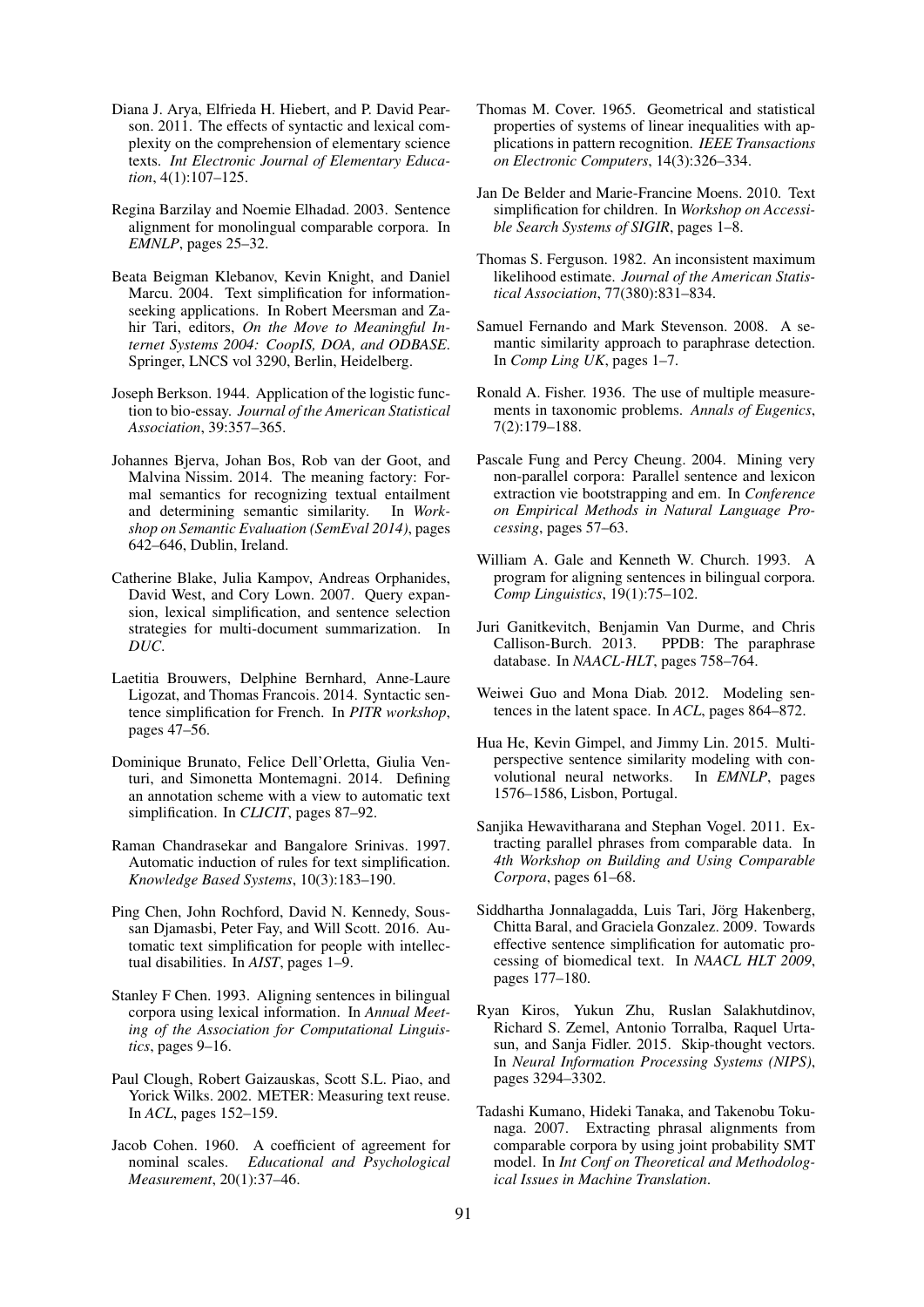- <span id="page-9-15"></span>Alice Lai and Julia Hockenmaier. 2014. Illinois-LH: A denotational and distributional approach to semantics. In *Workshop on Semantic Evaluation (SemEval 2014)*, pages 239–334, Dublin, Ireland.
- <span id="page-9-2"></span>Gondy Leroy, David Kauchak, and Obay Mouradi. 2013. A user-study measuring the effects of lexical simplification and coherence enhancement on perceived and actual text difficulty. *Int J Med Inform*, 82(8):717–730.
- <span id="page-9-24"></span>Vladimir I. Levenshtein. 1966. Binary codes capable of correcting deletions, insertions and reversals. *Soviet physics. Doklady*, 707(10).
- <span id="page-9-10"></span>Nitin Madnani, Joel Tetreault, and Martin Chodorow. 2012. Re-examining machine translation metrics for paraphrase identification. In *NAACL-HLT*, pages 182–190.
- <span id="page-9-14"></span>Rada Mihalcea, Courtney Corley, and Carlo Strapparava. 2006. Corpus-based and knowledge-based measures of text semantic similarity. In *AAAI*, pages 1–6.
- <span id="page-9-13"></span>George A. Miller, Richard Beckwith, Christiane Fellbaum, Derek Gross, and Katherine Miller. 1993. Introduction to wordnet: An on-line lexical database. Technical report, WordNet.
- <span id="page-9-19"></span>Jonas Mueller and Aditya Thyagarajan. 2016. Siamese recurrent architectures for learning sentence similarity. In *AAAI Conference on Artificial Intelligence*, pages 2786–2792.
- <span id="page-9-6"></span>Dragos Stefan Munteanu and Daniel Marcu. 2002. Processing comparable corpora with bilingual suffix trees. In *EMNLP*, pages 289–295.
- <span id="page-9-7"></span>Dragos Stefan Munteanu and Daniel Marcu. 2005. Improving machine translation performance by exploiting non-parallel corpora. *Computational Linguistics*, 31(4):477–504.
- <span id="page-9-5"></span>Dragos Stefan Munteanu and Daniel Marcu. 2006. Extracting parallel sub-sentential fragments from nonparallel corpora. In *COLING-ACL*, pages 81–88.
- <span id="page-9-12"></span>Rani Nelken and Stuart M. Shieber. 2006. Towards robust context-sensitive sentence alignment for monolingual corpora. In *EACL*, pages 161–168.
- <span id="page-9-1"></span>Gustavo H. Paetzold and Lucia Specia. 2016. Benchmarking lexical simplification systems. In *LREC*, pages 3074–3080.
- <span id="page-9-11"></span>Long Qiu, Min-Yen Kan, and Tat-Seng Chua. 2006. Paraphrase recognition via dissimilarity significance classification. In *Empirical Methods in Natural Language Processing*, pages 18–26, Sydney, Australia.
- <span id="page-9-9"></span>Chris Quirk, Raghavendra U. Udupa, and Arul Menezes. 2007. Generative models of noisy translations with applications to parallel fragment extraction. In *Machine Translation Summit XI*, pages 377– 384.
- <span id="page-9-25"></span>Frank Rosenblatt. 1958. The perceptron: a probabilistic model for information storage and organization in the brain. *Psychological Review*, 65(6):386–408.
- <span id="page-9-26"></span>Frank Rosenblatt. 1961. *Principles of Neurodynamics: Perceptrons and the Theory of Brain Mechanisms*. Spartan Books, Washington DC.
- <span id="page-9-20"></span>Barbara Rychalska, Katarzyna Pakulska, Krystyna Chodorowska, WojciechWalczak, and Piotr Andruszkiewicz. 2016. Samsung Poland NLP team at SemEval-2016 task 1: Necessity for diversity; combining recursive autoencoders, wordnet and ensemble methods to measure semantic similarity. In *SemEval-2016*, pages 614–620.
- <span id="page-9-21"></span>David L. Sackett, William M. C. Rosenberg, Jeffrey A. MuirGray, R. Brian Haynes, and W. Scott Richardson. 1996. Evidence based medicine: what it is and what it isn't. *BMJ*, 312(7023):71–2.
- <span id="page-9-23"></span>Gerard Salton and Chris Buckley. 1988. Term weighting approaches in automatic text retrieval. *Information Processing & Management*, 24(5):513–523.
- <span id="page-9-22"></span>Helmut Schmid. 1994. Probabilistic part-of-speech tagging using decision trees. In *Int Conf on New Methods in Language Processing*, pages 44–49.
- <span id="page-9-16"></span>Aliaksei Severyn, Massimo Nicosia, and Alessandro Moschitti. 2013. Learning semantic textual similarity with structural representations. In *Annual Meeting of the Association for Computational Linguistics*, pages 714–718.
- <span id="page-9-0"></span>Ji Y. Son, Linda B. Smith, and Robert L. Goldstone. 1008. Simplicity and generalization: Shortcutting abstraction in children's object categorizations. *Cognition*, 108:626–638.
- <span id="page-9-3"></span>Sara Stymne, Jörg Tiedemann, Christian Hardmeier, and Joakim Nivre. 2013. Statistical machine translation with readability constraints. In *NODALIDA*, pages 1–12.
- <span id="page-9-17"></span>Kai Sheng Tai, Richard Socher, and Christopher D. Manning. 2015. Improved semantic representations from tree-structured long short-term memory networks. In *Annual Meeting of the Association for Computational Linguistics*, pages 1556–1566, Beijing, China.
- <span id="page-9-8"></span>Christoph Tillmann and Jian-Ming Xu. 2009. A simple sentence-level extraction algorithm for comparable data. In *Companion Vol. of NAACL HLT*.
- <span id="page-9-18"></span>Masashi Tsubaki, Kevin Duh, Masashi Shimbo, and Yuji Matsumoto. 2016. Non-linear similarity learning for compositionality. In *AAAI Conference on Artificial Intelligence*, pages 2828–2834.
- <span id="page-9-4"></span>Masao Utiyama and Hitoshi Isahara. 2003. Reliable measures for aligning Japanese-English news articles and sentences. In *Annual Meeting of the Association for Computational Linguistics*, pages 72–79.